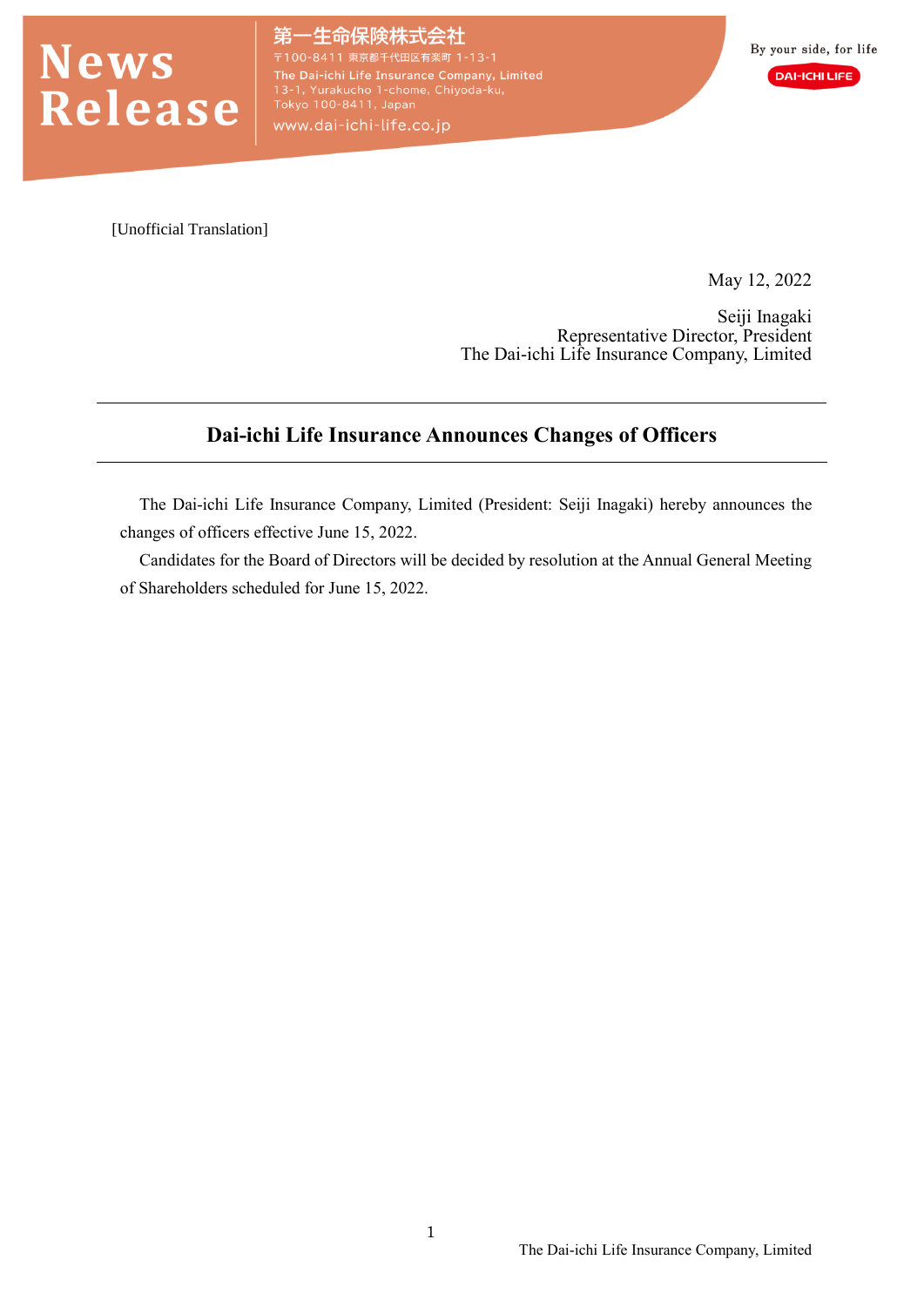[Unofficial Translation]

## **1. Board of Directors**

### (1) Candidates for Re-election

| Title                                    | Name              |  |
|------------------------------------------|-------------------|--|
| Director, Chairman of the Board          | Koichiro Watanabe |  |
| Representative Director, President       | Seiji Inagaki     |  |
| Representative Director, Senior Managing | Masamitsu Nambu   |  |
| <b>Executive Officer</b>                 |                   |  |
| Director, Managing Executive Officer     | Hisashi Takada    |  |
| Director                                 | Keisuke Yokoo(*1) |  |

\*1. Keisuke Yokoo is a candidate for Outside Director.

### (2) Retiring Director

| Title    | Name              |
|----------|-------------------|
| Director | Morinobu Nagahama |

### **2. Executive Officer**

### (1) Retiring Officer

| Title                      | Name               | <b>Remarks</b>                             |
|----------------------------|--------------------|--------------------------------------------|
| Managing Executive Officer | Takahiro Shibagaki | Takahiro Shibagaki will be appointed as a  |
|                            |                    | Director (Audit and Supervisory Committee) |
|                            |                    | Member (Full-Time)) of Dai-ichi Life       |
|                            |                    | Holdings, Inc. on June 20, 2022.           |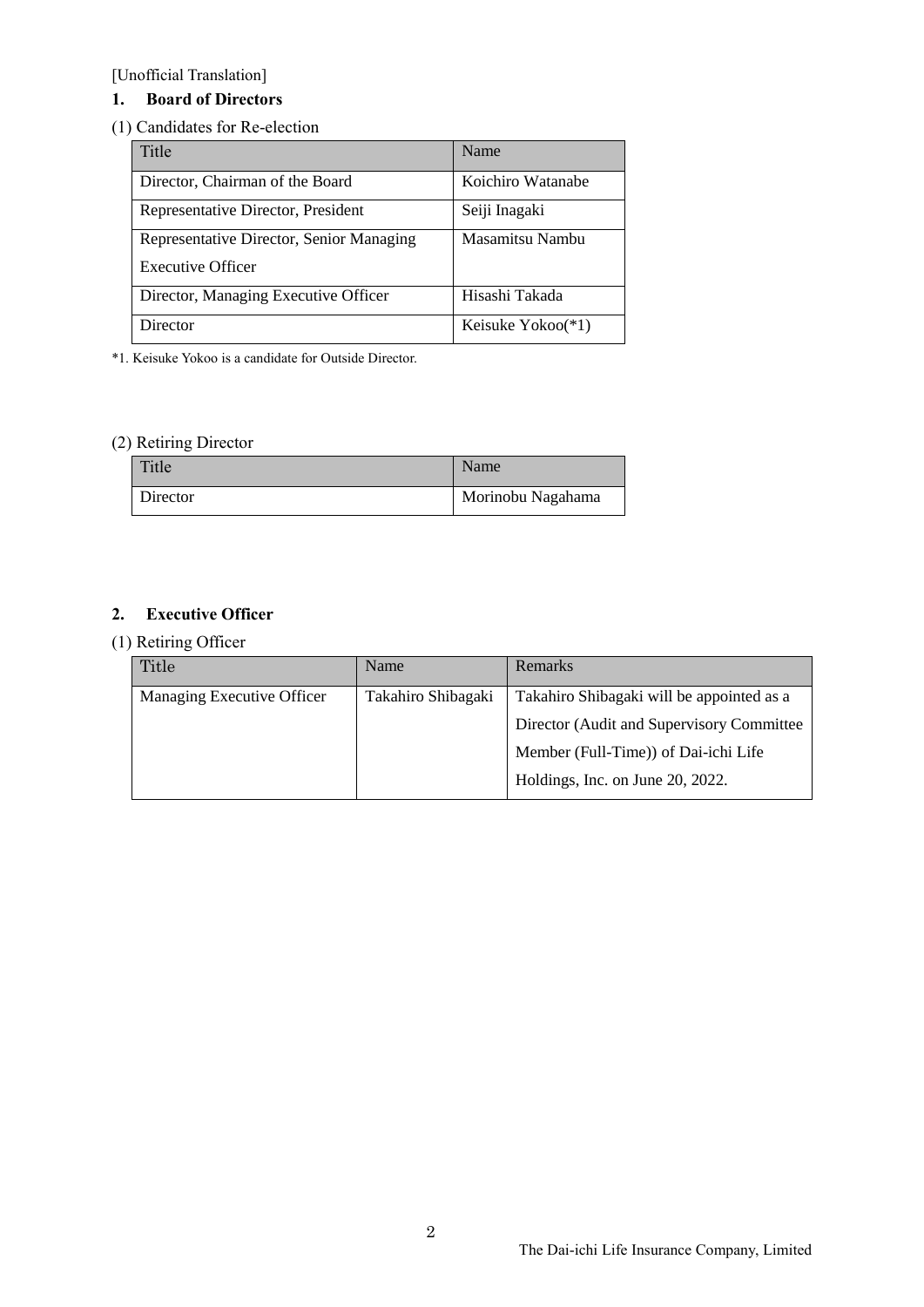#### [Unofficial Translation]

| $\cdots$<br>Title                                          | Name               |  |
|------------------------------------------------------------|--------------------|--|
| Director, Chairman of the Board                            | Koichiro Watanabe  |  |
| Representative Director, President                         | Seiji Inagaki      |  |
| Representative Director, Senior Managing Executive Officer | Masamitsu Nambu    |  |
| Director, Managing Executive Officer                       | Ichiro Okamoto     |  |
| Director, Managing Executive Officer                       | Kyoichi Saito      |  |
| Director, Managing Executive Officer                       | Hisashi Takada     |  |
| Director, Managing Executive Officer                       | Hiroyuki Kanou     |  |
| Director, Managing Executive Officer                       | Kyoichi Haida      |  |
| Director, Managing Executive Officer                       | Shoji Takeuchi     |  |
| Director, Managing Executive Officer                       | Takako Kitahori    |  |
| Director, Managing Executive Officer                       | Takashi Iida       |  |
| Director                                                   | Keisuke Yokoo      |  |
| Director                                                   | Takehiko Nakao     |  |
| Director                                                   | Naomi Ushio        |  |
| Audit and Supervisory Board Member(Full-Time)              | Masahiro Takashima |  |
| Audit and Supervisory Board Member(Full-Time)              | Yoshifumi Wakayama |  |
| Audit and Supervisory Board Member                         | Takehiko Nagasaki  |  |
| Audit and Supervisory Board Member                         | Sanae Tanaka       |  |
| Audit and Supervisory Board Member                         | Iwao Taka          |  |
| Managing Executive Officer                                 | Katsuhisa Watanabe |  |
| Managing Executive Officer                                 | Chieko Takahashi   |  |
| Managing Executive Officer                                 | Yasutaka Shimokawa |  |
| Managing Executive Officer                                 | Kozo Kita          |  |
| Managing Executive Officer                                 | Yasumasa Iwai      |  |
| Managing Executive Officer                                 | Yoshitaka Okumura  |  |
| <b>Managing Executive Officer</b>                          | Toshiaki Sumino    |  |
| <b>Managing Executive Officer</b>                          | Masahiro Akashi    |  |
| <b>Managing Executive Officer</b>                          | Tatsuya Hayakawa   |  |
| Managing Executive Officer                                 | Hiroyuki Miyoshi   |  |
| <b>Managing Executive Officer</b>                          | Kazuyuki Shigemoto |  |
| Managing Executive Officer                                 | Mitsuhiro Uehara   |  |
| <b>Executive Officer</b>                                   | Takahito Shibuya   |  |
| <b>Executive Officer</b>                                   | Miki Kashizaki     |  |
| <b>Executive Officer</b>                                   | Ken Yamaguchi      |  |
| <b>Executive Officer</b>                                   | Atsuko Ochiai      |  |
| <b>Executive Officer</b>                                   | Toshikazu Takayama |  |

### **Directors, Audit and Supervisory Board Members and Executive Officers as of June 15, 2022**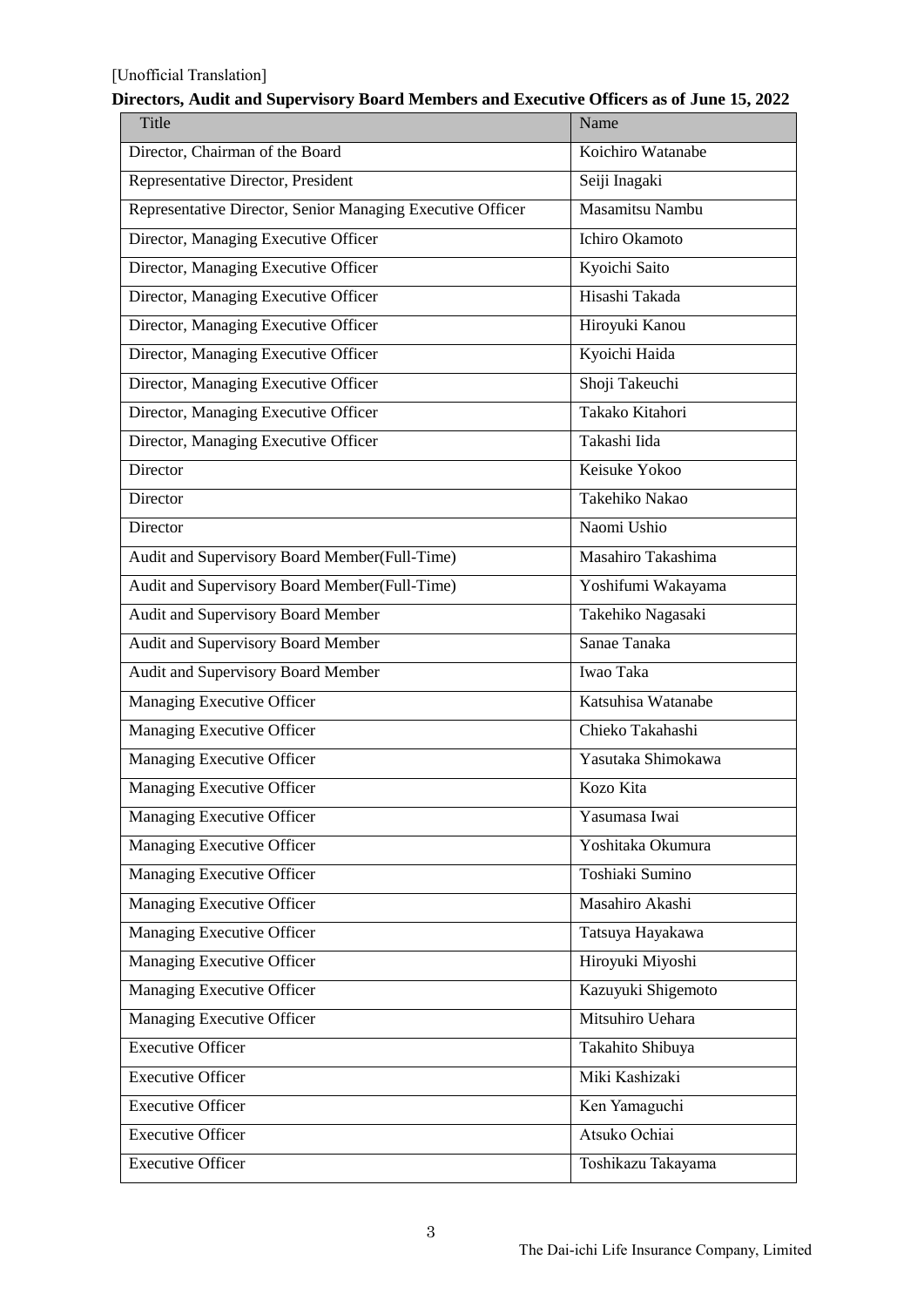| [Unofficial Translation] |                   |  |
|--------------------------|-------------------|--|
| Title                    | Name              |  |
| <b>Executive Officer</b> | Shinichi Suzuki   |  |
| <b>Executive Officer</b> | Masahito Suyama   |  |
| <b>Executive Officer</b> | Ken Mikami        |  |
| <b>Executive Officer</b> | Kazuhiro Osawa    |  |
| <b>Executive Officer</b> | Jun Kuroda        |  |
| <b>Executive Officer</b> | Satoshi Takemoto  |  |
| <b>Executive Officer</b> | Yasuyuki Watanabe |  |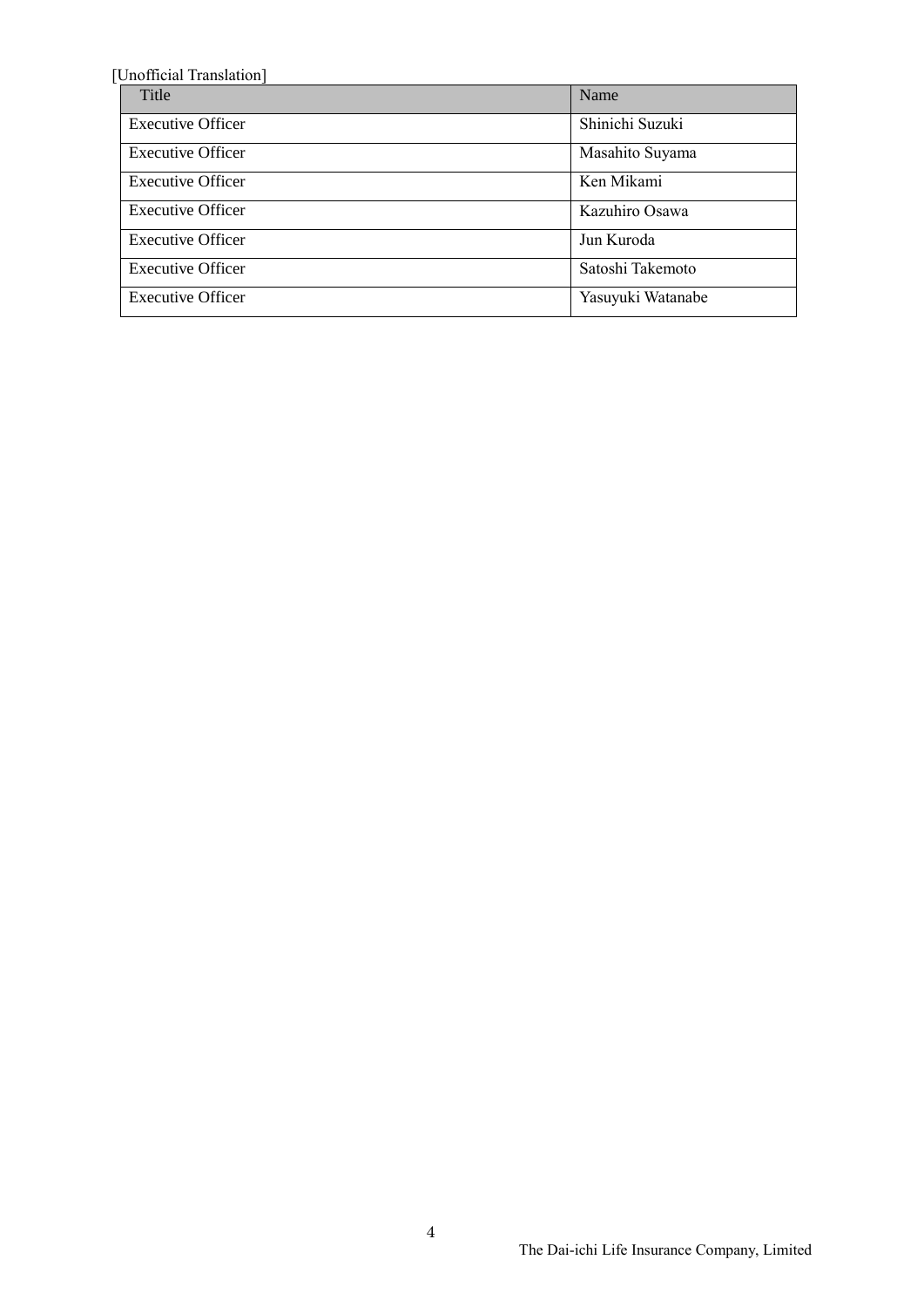### [Unofficial Translation]

## **Responsibilities and Delegation of Employees Duties, etc. as of June 15, 2022**

| Name and Title       | Responsibilities                                                      | Delegation, etc.            |
|----------------------|-----------------------------------------------------------------------|-----------------------------|
| Seiji Inagaki        | Chief General Manager, Quality Improvement Headquarters               |                             |
| (Representative      |                                                                       |                             |
| Director, President) |                                                                       |                             |
| Masamitsu Nambu      | Secretarial Dept., Corporate Service Dept., Affiliated Business       |                             |
| (Representative      | Management Dept., Human Resources Dept., Sales Office Manager         |                             |
| Director, Senior     | Training Dept.                                                        |                             |
| Managing Executive   |                                                                       |                             |
| Officer)             |                                                                       |                             |
| Ichiro Okamoto       | The matters regarding specific assignments                            |                             |
| (Director, Managing  |                                                                       |                             |
| Executive Officer)   |                                                                       |                             |
| Kyoichi Saito        | Internal Audit Dept.                                                  |                             |
| (Director, Managing  |                                                                       |                             |
| Executive Officer)   |                                                                       |                             |
| Hisashi Takada       | Profit Management Dept., Actuarial Dept., Credit Dept.                |                             |
| (Director, Managing  |                                                                       |                             |
| Executive Officer)   |                                                                       |                             |
| Hiroyuki Kanou       | Customer First Promotion Dept., Retail Management Dept., Sales        |                             |
| (Director, Managing  | Force Planning Dept., Workplace Sales Force Promotion Dept.           |                             |
| Executive Officer)   |                                                                       |                             |
| Kyoichi Haida        | Business Process Planning Dept., Underwriting and Medical Dept.,      |                             |
| (Director, Managing  | Contact Center Control Dept.                                          |                             |
| Executive Officer)   |                                                                       |                             |
| Shoji Takeuchi       | Corporate Communication Dept., Corporate Planning Dept.,              | Chief General Manager,      |
| (Director, Managing  | Regulatory Affairs Dept., Healthcare Task Force                       | Corporate Planning and      |
| Executive Officer)   | The matters regarding Quality Improvement Headquarters                | <b>Government Relations</b> |
| Takako Kitahori      | Marketing Strategy Dept. (except for the matters regarding Retirement |                             |
| (Director, Managing  | and Savings Service Promotion Div.), Communication Design Dept.,      |                             |
| Executive Officer)   | CX Design Task Force                                                  |                             |
|                      | the matters regarding CX Design Strategy                              |                             |
| Takashi Iida         | Marketing Strategy Dept. (the matters regarding Retirement and        |                             |
| (Director, Managing  | Savings Service Promotion Div.), Separate Account Management Dept.    |                             |
| Executive Officer)   | (the matters regarding Separate Account Investment Center),           |                             |
|                      | Investment Planning Dept., Corporate and Structured Finance Dept.,    |                             |
|                      | Investment Administration Dept., Real Estate Investment Dept.         |                             |
|                      | the matters regarding Retirement, Savings and Asset Strategy          |                             |
| Katsuhisa Watanabe   | Corporate Relations Dept. No.3 and No.4, Financial Institution        | Chief General Manager,      |
| (Managing Executive  | Relations Dept., Metropolitan Sales Management Dept., Metropolitan    | Metropolitan Market         |
| Officer)             | Corporate Relations Dept. No.1, No.2, and No.3, Kanagawa Sales        |                             |
|                      | Bureau                                                                |                             |
| Chieko Takahashi     | Corporate Relations Dept. No.1, No.2, No.5, No.6, No.7 and No.8,      |                             |
| (Managing Executive  |                                                                       |                             |
| Officer)             |                                                                       |                             |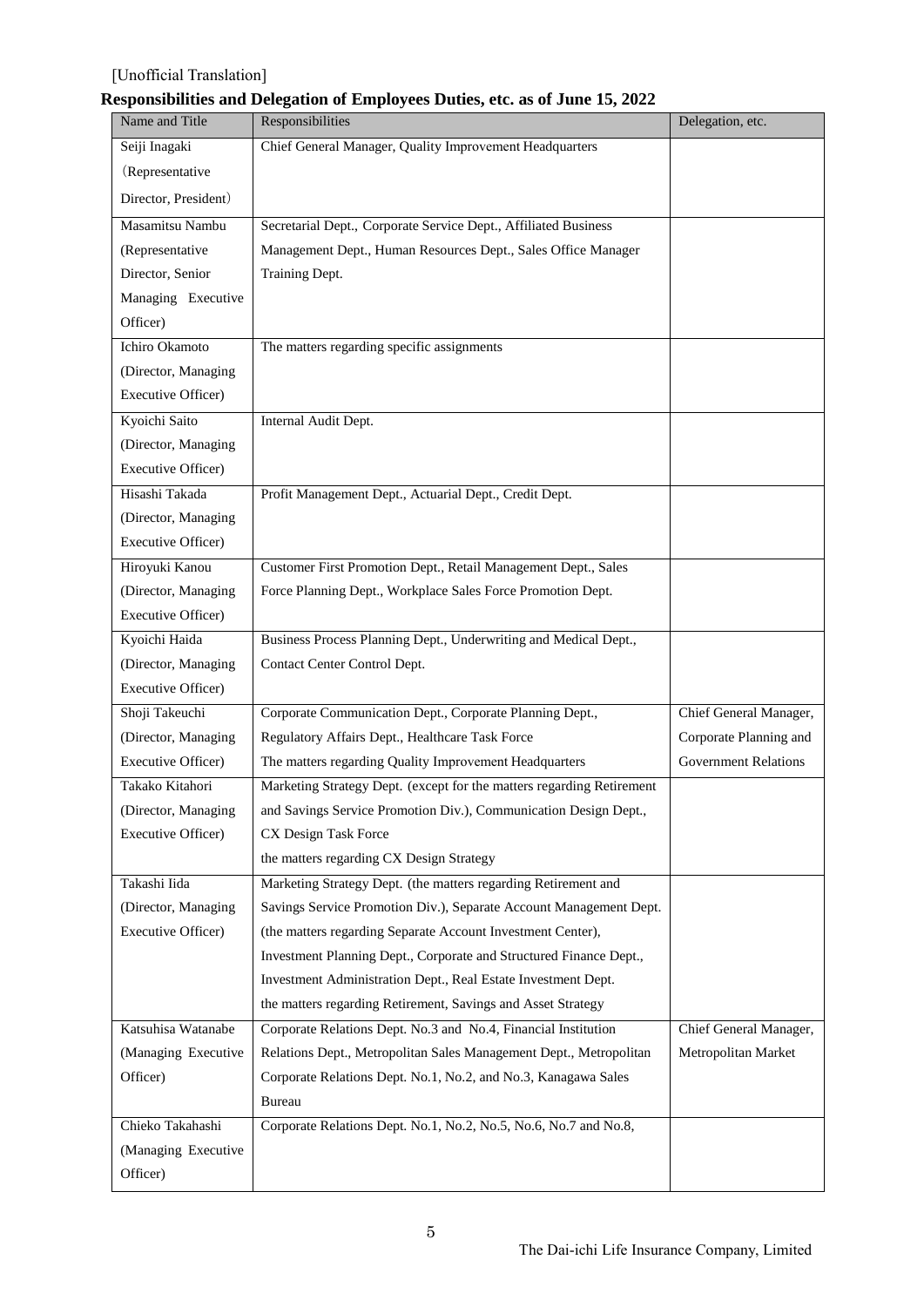| Unofficial Translation] |                                                                     |                                |  |
|-------------------------|---------------------------------------------------------------------|--------------------------------|--|
| Name and Title          | Responsibilities                                                    | Delegation, etc.               |  |
| Yasutaka Shimokawa      | East Japan Sales Management Dept., Hokkaido Sales Bureau, East      | Chief General Manager,         |  |
| (Managing Executive     | Japan Corporate Relations Dept.                                     | Eastern Market I               |  |
| Officer)                |                                                                     |                                |  |
| Kozo Kita               | Agency Management Dept., East Japan Agency Sales Dept.,             |                                |  |
| (Managing Executive     | Metropolitan Agency Sales Dept., Chubu and Kansai Agency Sales      |                                |  |
| Officer)                | Dept., West Japan Agency Sales Dept.                                |                                |  |
| Yasumasa Iwai           | Innovation Strategy Dept., IT Business Process Planning Dept.(the   |                                |  |
| (Managing Executive     | matters regarding Data Management Center, Data Analytics Center and |                                |  |
| Officer)                | Data Strategy Center)                                               |                                |  |
| Yoshitaka Okumura       | Kansai Sales Management Dept., Osaka Corporate Relations Dept.,     | Chief General Manager,         |  |
| (Managing Executive     | Kyoto/Kobe Corporate Relations Dept.                                | Kansai Market                  |  |
| Officer)                |                                                                     |                                |  |
|                         |                                                                     |                                |  |
| Toshiaki Sumino         | International Subsidiary Management Dept.                           |                                |  |
| (Managing Executive     |                                                                     |                                |  |
| Officer)                |                                                                     |                                |  |
| Masahiro Akashi         | Multi Brand Sales Promotion Dept., Sales Personnel Dept., Financial |                                |  |
| (Managing Executive     | Planning and Consulting Dept., Customer Service Dept.               |                                |  |
| Officer)                |                                                                     |                                |  |
| Tatsuya Hayakawa        | West Japan Sales Management Dept., West Japan Sales Bureau          | Chief General Manager,         |  |
| (Managing Executive     |                                                                     | Western Market I               |  |
| Officer)                |                                                                     |                                |  |
| Hiroyuki Miyoshi        | West Japan Sales Management Dept., West Japan Sales Bureau          | Chief General Manager,         |  |
| (Managing Executive     | (joint oversight with Mr. Hayakawa above mentioned 2 divisions)     | Western Market II              |  |
| Officer)                |                                                                     |                                |  |
| Kazuyuki Shigemoto      | Fixed Income Investment Dept., Global Fixed Income Investment       | Chief General Manager,         |  |
| (Managing Executive     | Dept., Equity Investment Dept., Alternative Investment Dept.,       | Investment                     |  |
| Officer)                | Responsible Investment Dept.                                        |                                |  |
| Mitsuhiro Uehara        | Chubu Sales Management Dept., Chubu Corporate Relations Dept.       | Chief General Manager,         |  |
| (Managing Executive     |                                                                     | Chubu Market                   |  |
| Officer)                |                                                                     |                                |  |
| Takahito Shibuya        | Product Development and Management Dept., Total Life Planning and   |                                |  |
| (Executive Officer)     | Sales Training Dept.                                                |                                |  |
|                         |                                                                     |                                |  |
| Miki Kashizaki          | International Corporate Relations Dept.,                            | General Manager,               |  |
| (Executive Officer)     | Dispersed Sector Relations Dept., Public Sector Relations Dept.     | <b>Public Sector Relations</b> |  |
|                         |                                                                     | Dept.                          |  |
| Ken Yamaguchi           | Group Life Insurance Business Dept., Wholesale Management Dept.,    | General Manager,               |  |
| (Executive Officer)     | Corporate Employees Retail Promotion Dept.                          | <b>Wholesale Management</b>    |  |
|                         |                                                                     | Dept.                          |  |
| Atsuko Ochiai           | Policy Service Dept., Claims Dept.                                  | General Manager,               |  |
| (Executive Officer)     | the matters regarding Diversity and Inclusion                       | Claims Dept.                   |  |
|                         |                                                                     |                                |  |